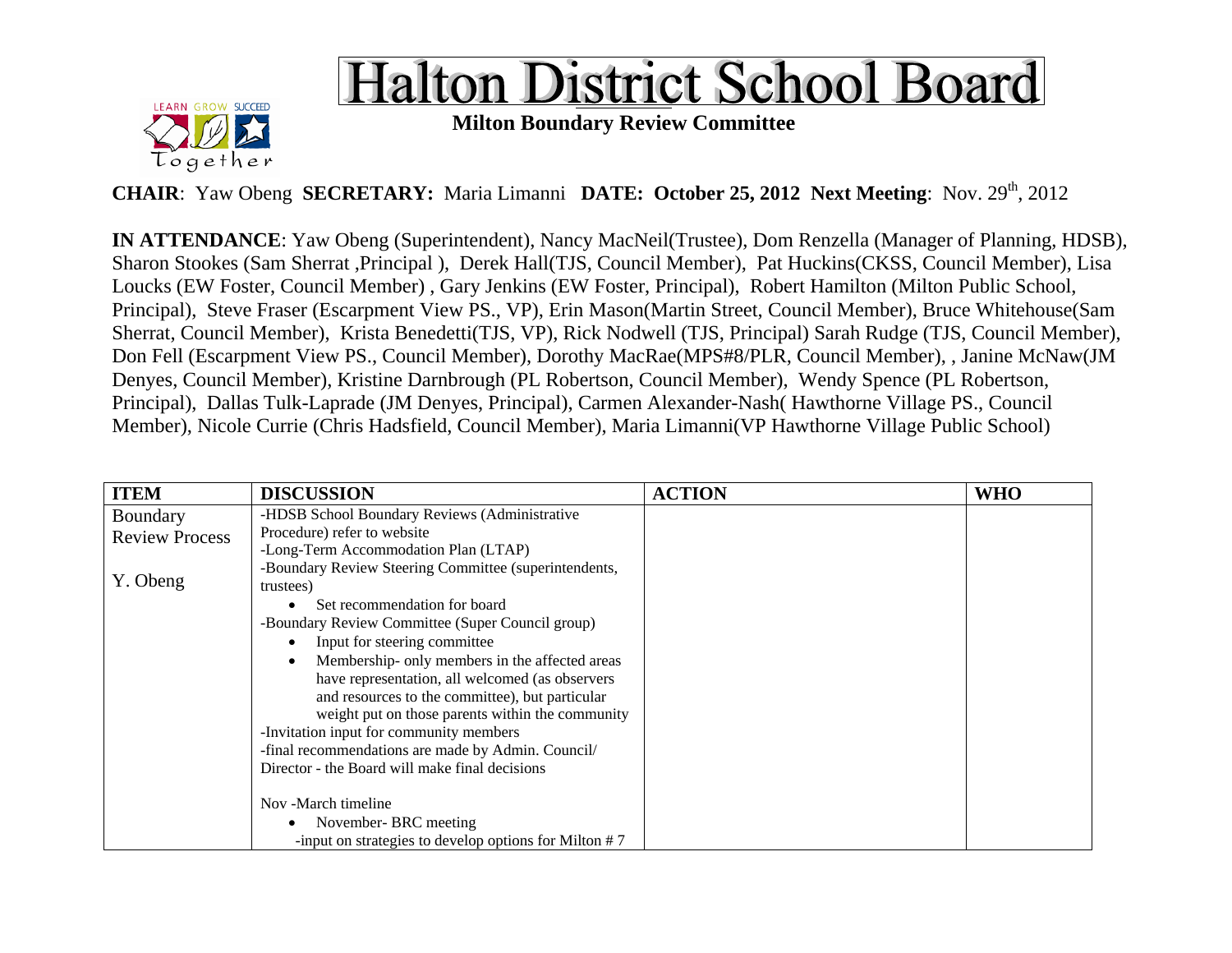|                                        | December –name a Principal and release from<br>$\bullet$<br>current school in March<br>Jan- Super Council inform councils and<br>community groups on chosen strategy - share<br>timelines – received any input – info posted on<br>Board site<br>$\omega$<br>Steering Committee meeting/BRC to look<br>at strategies<br>narrow boundary options to 3 or 4<br>put through what we know is possible and<br>give community opportunity to comment<br>February deadline to meet staffing process<br>BRC/Supercouncil share options with<br>councils and community<br>Public consultation<br>BCR review feedback on consultation of<br>options<br>March-Recommendations and report prepared for<br>Admin. Council and Board<br>all info is public posted on the Board<br>website<br>Board portal for Super Council with<br>questions and answers |  |
|----------------------------------------|---------------------------------------------------------------------------------------------------------------------------------------------------------------------------------------------------------------------------------------------------------------------------------------------------------------------------------------------------------------------------------------------------------------------------------------------------------------------------------------------------------------------------------------------------------------------------------------------------------------------------------------------------------------------------------------------------------------------------------------------------------------------------------------------------------------------------------------------|--|
| Criteria for<br><b>Decision Making</b> | - use this criteria to make decisions for all schools also<br>for existing schools with significant accommodation<br>pressures                                                                                                                                                                                                                                                                                                                                                                                                                                                                                                                                                                                                                                                                                                              |  |
| Yaw Obeng                              | *Balance of overall enrolment in each school to ensure<br>access to programs and resources<br>*Proximity to schools<br>- community schools<br>*Permanent accommodation<br>*Stable, long term boundaries<br>*Cost effectiveness - transportation<br>#Fiscal responsibilities<br>*Grand-parenting of graduating class<br>-Grade 8 students would stay at current school<br>*Number of student moves<br>*Continuity of placement/possible relocation of regional<br>programs<br>*New Ministry or Board programs<br>*Viable numbers in dual track schools<br>Keep a balance of FI and English<br>Look at both programs by grade                                                                                                                                                                                                                 |  |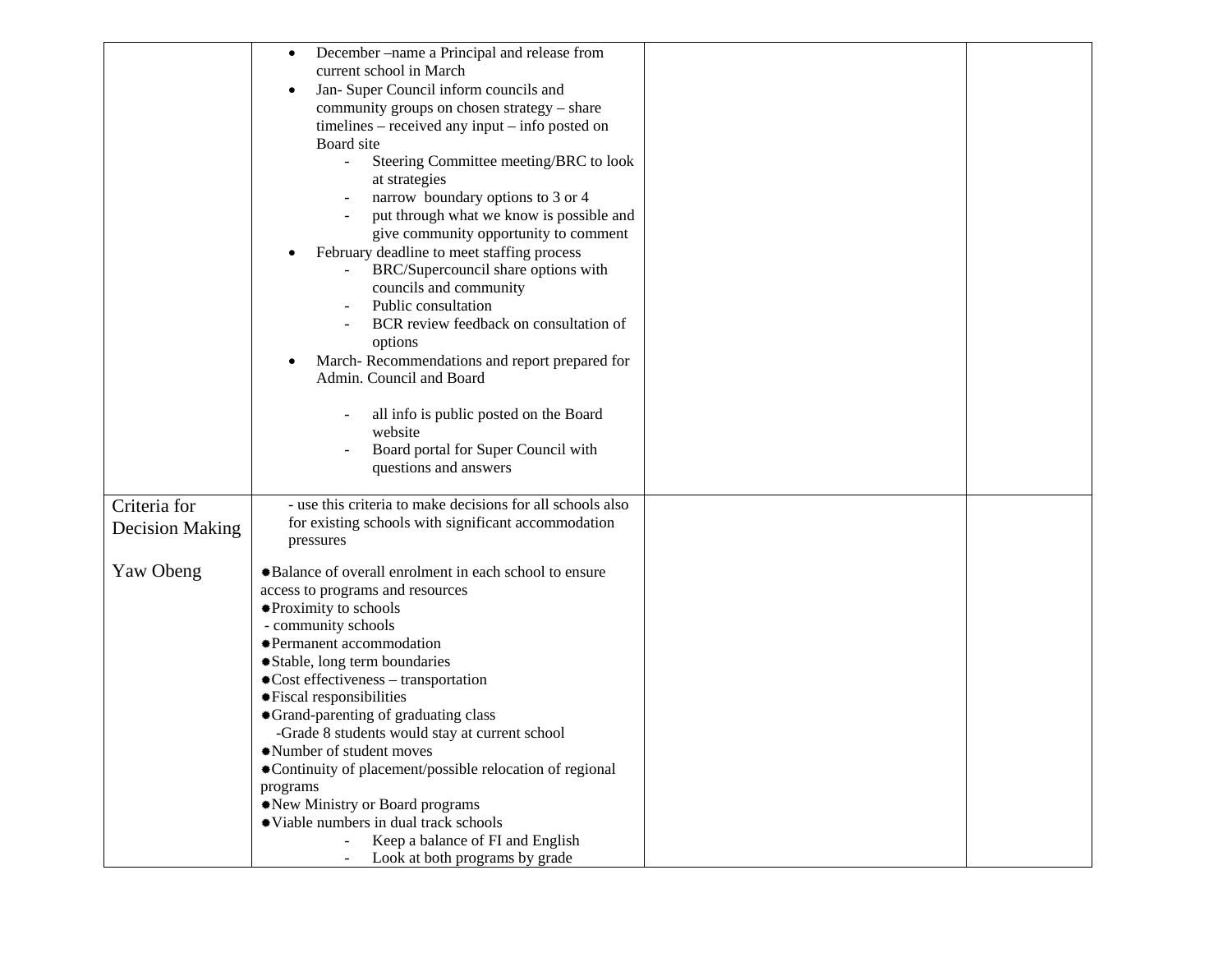|                                             | *Keeping cohorts together<br>#Committee recommended criteria<br>- criteria is also for existing communities with significant<br>accommodation pressures<br>*Prevent the movement of FDK students to Non-FDK<br>Schools<br>- FDK not an issue for this boundary review because<br>schools involved do not have FDK                                                                                                                                                                                                          |  |
|---------------------------------------------|----------------------------------------------------------------------------------------------------------------------------------------------------------------------------------------------------------------------------------------------------------------------------------------------------------------------------------------------------------------------------------------------------------------------------------------------------------------------------------------------------------------------------|--|
| <b>Milton Pressures</b>                     | $#7$ – because of pressures<br>-SW corner of Derry & Sovay                                                                                                                                                                                                                                                                                                                                                                                                                                                                 |  |
| Why Milton $# 7$<br>Dom Renzella            | -September 2013<br>-accommodation relief of 3 schools<br>Bruce Trail, Tiger Jeet, Hawthorne,<br>reviewed projections from last year<br>school already surpassed projections<br>potential impact on Sam Sherrat and EW<br>Foster<br>Dom and staff will comeback with some<br>directions based on projections data and<br>then make suggestions<br>Waiting for Ministry announcement with regards<br>to Milton #8 (Maybe week of Oct $29th$ )<br>Projected #s shared- New updated #s to come<br>Milton $# 9$ ? - Beyond 2013 |  |
| French<br>Immersion<br>Yaw Obeng            | dual track schools supported so could go to school<br>$\bullet$<br>in their own community<br>If FI at new school, What grade would it start?<br>starting at grade 1 could potentially have<br>siblings at different schools<br>Should it be expanded for this reason?<br>-need to consider program viability at<br>other school                                                                                                                                                                                            |  |
| <b>NEXT</b><br>STEPS/<br>Boundary<br>Review | Dom Renzella, will provide an up-to-date Projected<br>Enrolment and Utilization, 2011-2021 for Elementary<br>Review Areas 119 & 120                                                                                                                                                                                                                                                                                                                                                                                        |  |